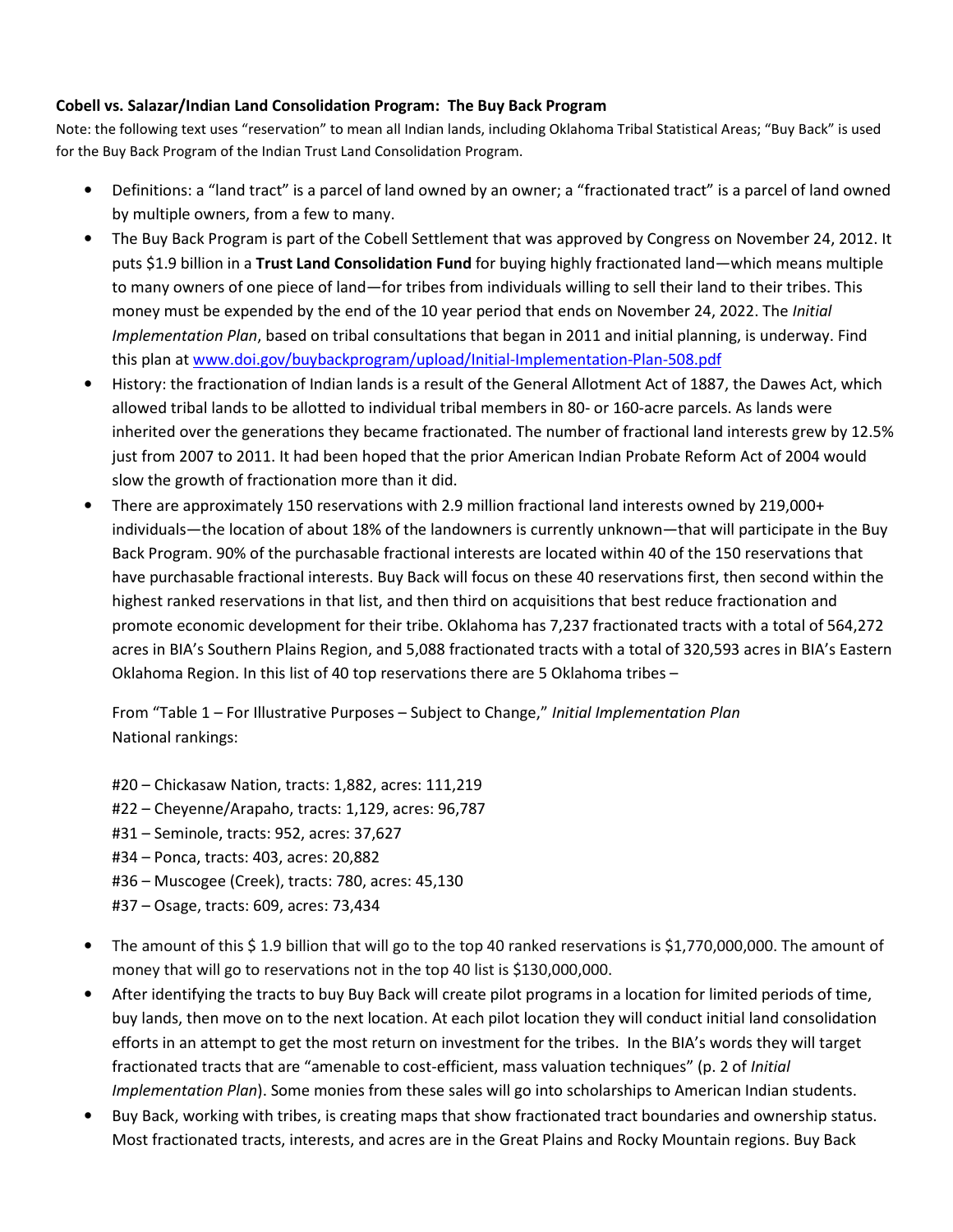claims that they will "actively consult with Indian Tribes to identify and accommodate acquisition priorities to the fullest extent possible" to target the tribe's priorities.

- Buy Back will use flexible purchase ceilings to maximize the purchase of fractionated lands.
- Buy Back hopes to be able to get most of this work done in the first four years of the program.
- No more than \$285,000,000 can be used for Buy Back administrative costs. This would be 15% of the \$1.9 billion.
- Buy Back isn't sure how many of the 219,000 individual owners will want to sell since all sales are voluntary.
- After the initial work on the 40 targeted reservations Buy Back will have about \$130,000,000 left to buy fractional interests at other reservations. Buy Back doesn't plan to target all less-fractionated reservations, but the most promising in regard to return on investment to tribes while also trying to keeping their administrative costs low. Among the factors that Buy Back will consider at this stage will be: 1) the number of interested sellers in a tribe; if 50% + of the owners of fractional interests within a tribe are interested in selling, those lands get priority treatment; 2) fractional lands that have higher percentages of owners aged 65+ who identify themselves as interested sellers get priority treatment; and 3) fractional lands that are 10% or more of the area of a tract will get priority treatment.
- In their Cooperative Agreements with tribes Buy Back will give preference to tribes that have demonstrated an ability for self-governance through their participation in such programs as the BIA's Self-Governance program and the Indian Health Service's Direct Services program. Tribes that use the TAAMS (Trust Asset and Accounting Management System) and have certified staff will also get preference. Tribes that meet these criteria will be given preference within the list of top 40 reservations, and then other tribes that meet the criteria will be given preference for the additional \$130,000,000 funding.
- In their Cooperative Agreements with tribes Buy Back will meet with tribes to discuss tribal priorities for acquisition, how to contact individuals on tribal lands who own fractionated tracts of land, and to determine a tribe's ability to conduct the Buy Back program on their reservation.
- The four stages of the program are:
	- 1. Outreach to contact landowners
	- 2. Land research to determine fair market value
	- 3. Valuation using "mass-valuation" techniques
	- 4. Acquisition sending Application Packets to landowners
- Field operations will be conducted for Oklahoma out of the Albuquerque office. The other centers are in Billings, Montana and Aberdeen, South Dakota. They will be called Acquisition Centers.

## WEBSITES AND ONLINE TOOLS –

• Where a tribal member can update their IIM (Individual Indian Money) account information? Contact the Garden City Group (GCG), which is the claims administrator for the Cobell Settlement at 1-800-961-6109. GCG is handling only questions about payments, and updating IIM account information. For all other questions ask the Trust Beneficiary Call Center at 1-888-678-6836 or your nearest Fiduciary Trust Officer at http://www.doi.gov/ost/fto/index.cfm

Oklahoma: http://www.doi.gov/ost/fto/ftoRegions.cfm#1

• The Office of the Special Trustee for American Indians (OST) of the BIA is trying to find the current addresses for IIM accounts holders. In this website you can search by a name or use an A-Z list of names that OST needs current addresses for –

http://www.doi.gov/ost/wau/index.cfm

• Garden City Group - http://www.indiantrust.com/